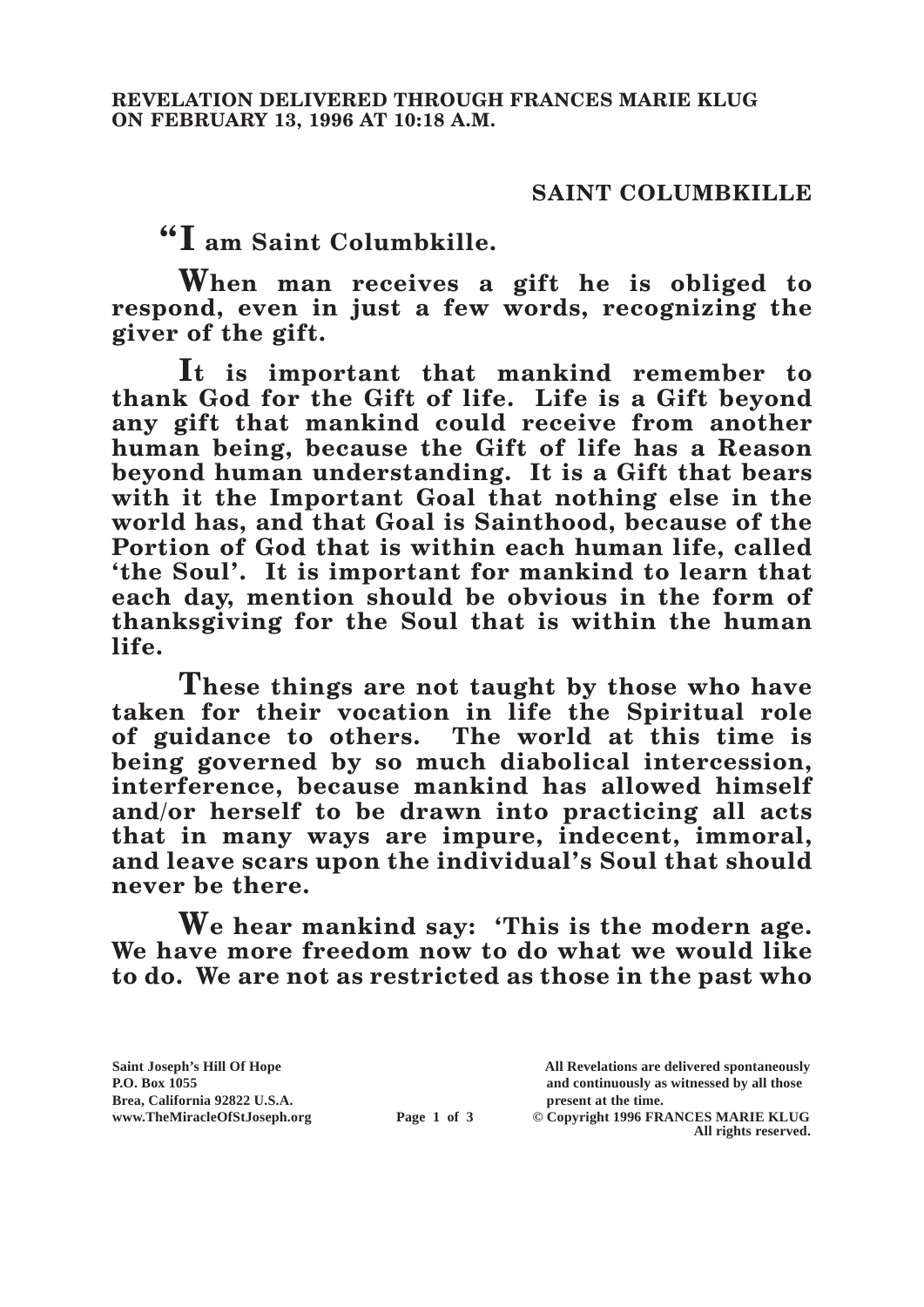**believe all that was taught by those who preached, those who felt superior in guidance of others' lives.'**

**This Gift of The Father's Love that dictates to mankind constantly regarding the Soul that is within each human life, must never be ignored, nor must It be cast aside as it being impossible for All This Direction to be through 'a human being'. We hear some say, 'God does not work this way.' This is a sadness for Us to hear, because mankind does not fully understand the Generosity that The Father extends to mankind so directly, so personally, so obviously, because mankind ignores the Greatness of a Supreme Being, putting much emphasis on human nature, abilities, choices, mentality.**

**This Gift of The Father's Love that has given to mankind so much Instruction, so much Personal Direction, is called** *'The Miracle Of Saint Joseph'***. It has also enlightened mankind as to His Special Place as The Holy Spirit of The Father. Logic should tell mankind that as The Foster Father of The Son of God, no one in the human way could have fulfilled this Task, this Supreme Place of Honor.**

**Many things that have been spoken about through This Miracle that bears His Human Name, has given great understanding in many ways, regarding the first days in which Christianity became evident. Christianity has an Important Gift of Divine Light for mankind to better understand that man is human, but that man has within himself, herself, a Gift of Divine Love, the Soul.**

Brea, California 92822 U.S.A.<br>
www.TheMiracleOfStJoseph.org<br> **Page 2 of 3** © Copyright 1996 FR.

**Saint Joseph's Hill Of Hope All Revelations are delivered spontaneously P.O. Box 1055 and continuously as witnessed by all those** 

**Page 2 of 3** © Copyright 1996 FRANCES MARIE KLUG **All rights reserved.**